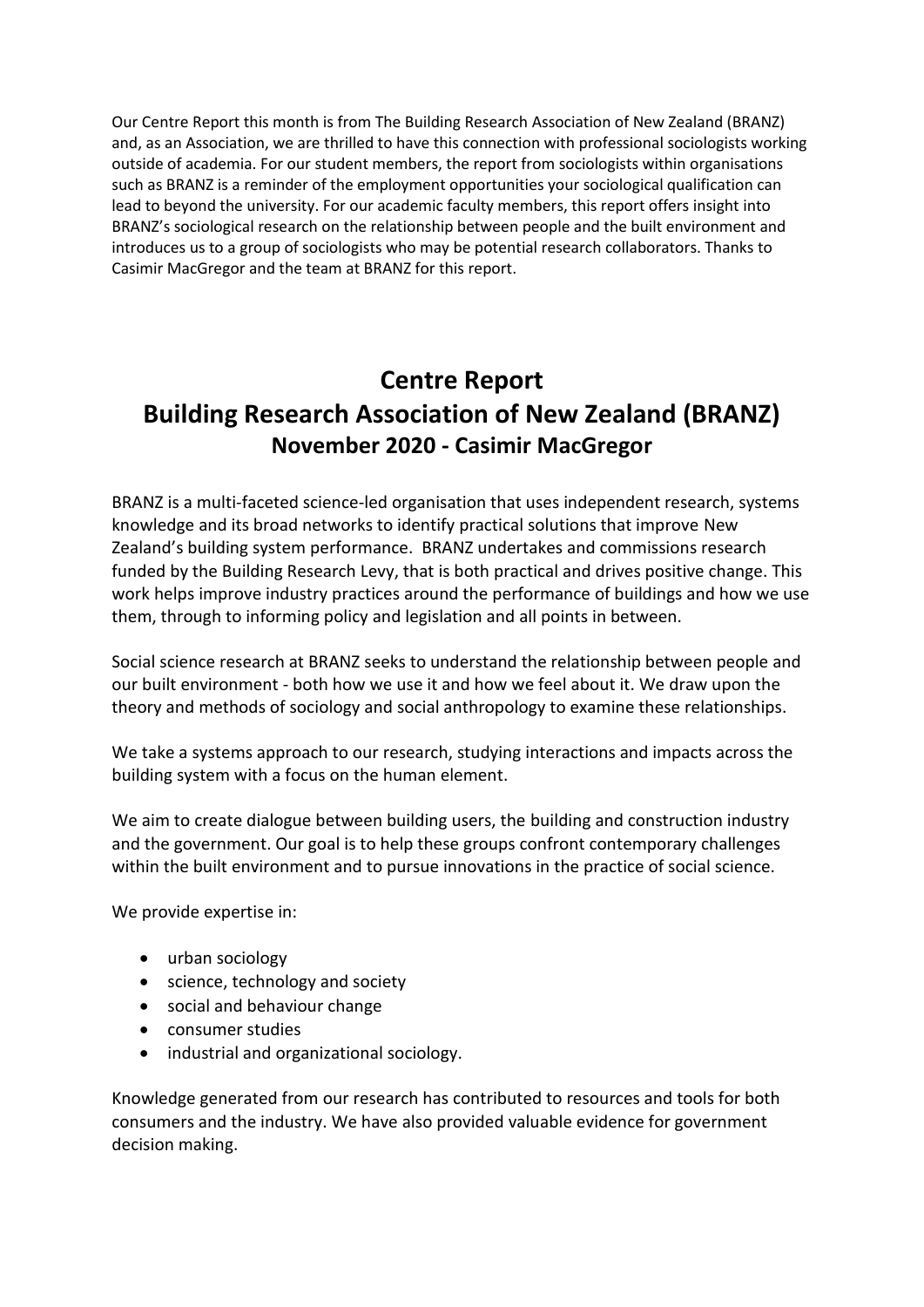# **Staff**

### **Casimir MacGregor**

Casimir MacGregor is a Senior Social Scientist and Leader of the Transition to a Zero Carbon Built environment research programme. He has a background in sociology, anthropology and public health. Before joining BRANZ, he came from the sociology programme at Monash University (Clayton) in Melbourne, Australia. Casimir's research explores how people interact with science and technology. He uses the theory and methods of sociology to understand peoples' experiences of science and technology from their point of view. By understanding how end-users and industry use and implement sustainable technologies and innovation, we can better inform solutions to address climate change and the transition to a net-zero carbon economy.

#### Current Research

**Building Energy End Use Study (BEES) 2.0: addressing energy demand** (2019-2021) BEES 2.0 is a study that examines energy demand and flexibility within Hospitals. The aim of this research project is to examine energy demand and flexibility at the whole building level, and not just focus on the energy use of technologies and systems used in the building. The study has an emphasis on the energy behaviours of people, so we can examine how, when and why energy is used in order to create energy efficiency and flexibility at the whole building level.

**Get Ready! Preparing building and construction businesses for the transition to zero carbon** (2020-2021). This research project is a collaboration with Associate Professor Sara Walton, University of Otago Business School. This research seeks to understand the preparedness of building and construction businesses to transition to a net-zero carbon economy.

#### Recent Publications (last 12months)

Reports:

Bell, M. & **MacGregor, C.** (2020). Models of behaviour change relating to energy and the built environment: An analytical review. BRANZ Study Report SR439. Judgeford, New Zealand: BRANZ Ltd.

**MacGregor, C**. and White, V. (2020) Industry perspectives of exceeding the minimum. BRANZ Study report SR385 Wellington: Building Research Association of New Zealand Ltd.

**MacGregor, C**. Blackwell, S. McChesney, I. and Jaques, R. (2019) Research and regulatory responses to the role of buildings in mitigating and adapting to climate change: A literature review. Ministry of Business, Innovation and Employment, Wellington.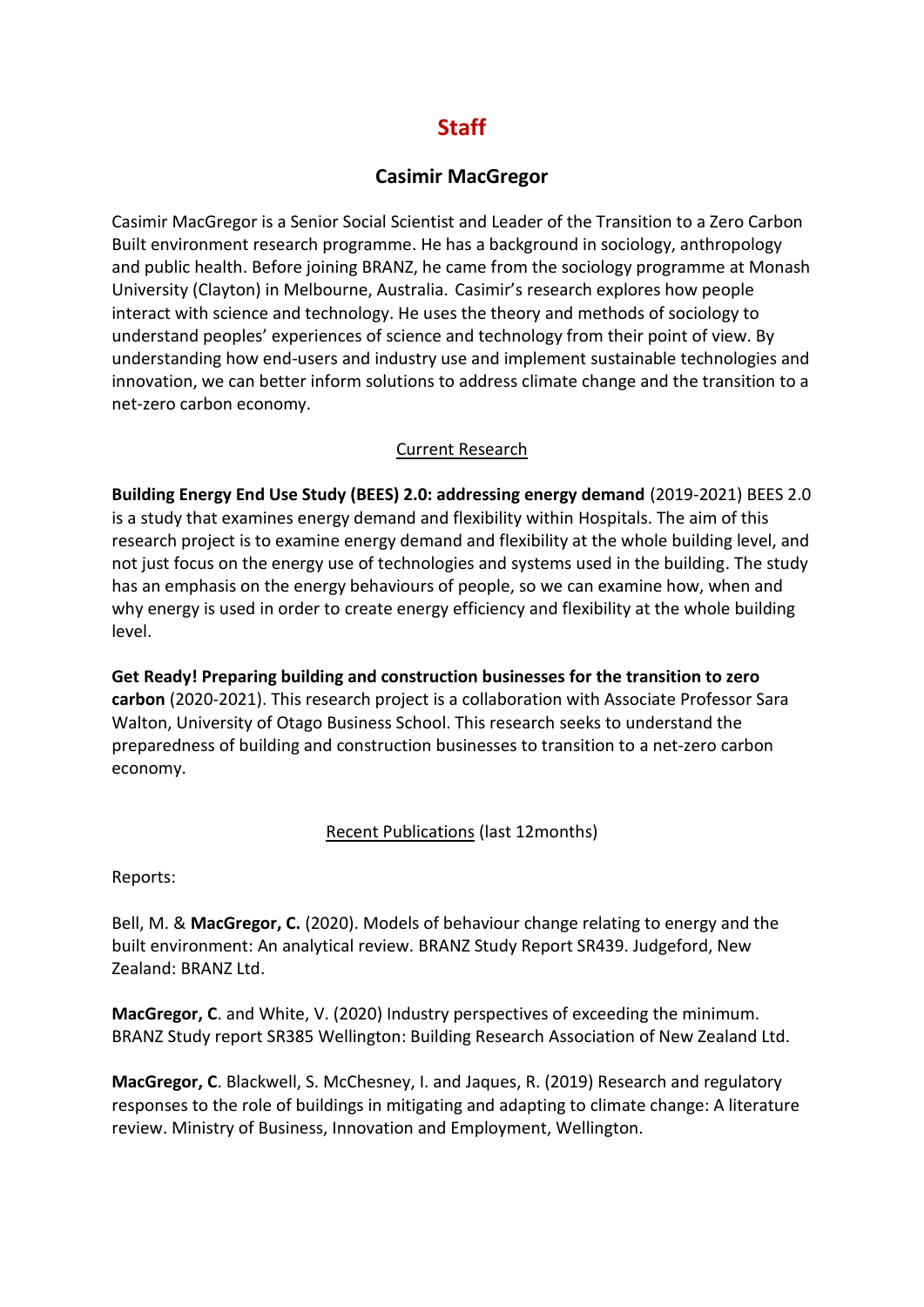MacGregor, C., Magan, C. & Brunsdon, N. (2019). A consumer survey of attitudes to exceeding minimum standards for refurbishments and retrofits. BRANZ Study Report SR419. Judgeford, New Zealand: BRANZ Ltd.

Other:

MacGregor, C. (2020, May) **Strategies for changing behaviour**, BRANZ Research Now: <https://www.branz.co.nz/pubs/research-now/changing-behaviour/1-strategies/>

MacGregor, C. (2020) **Preparing for climate change** Build 1 October 2020, issue 180 <http://www.buildmagazine.org.nz/index.php/articles/show/preparing-for-climate-change>

MacGregor, C. (2020) **Managing climate change risk** Build 1 April 2020, issue 177 <http://www.buildmagazine.org.nz/index.php/articles/show/managing-climate-change-risk>

Published conference papers:

Molina, G. Donn, M. Johnstone, M. & C MacGregor (2020) **Disclosing Indoor Environmental Quality to Create Value in the Residential Real Estate Market,** 26th Annual Pacific Rim Real Estate Society Conference, Canberra, Australia.

PhD Supervision:

German Molina, **Modelling the Feeling of Comfort in Residential Settings**, Victoria University of Wellington, School of Architecture and Design. (With Mike Donn and Micael-Lee Johnstone)

Alice Bui, **Zero carbon refurbishment for New Zealand's exiting buildings.** Massey University (with Suzanne Wilkinson and Niluka Domingo).

## **Orin Lockyer**

Orin completed his Master of Arts in Sociology at VUW in 2018, where he applied Bourdieu's theory of practice to the school to work transitions of apprentices in New Zealand. He was appointed in July 2018 as a social scientist at BRANZ. Orin's research expertise is informed by the sociology of consumption and work and its relationship to housing and climate change. Orin's current research sits within the eliminating quality issues programme at BRANZ, and involves investigating the practice of communication on a building site, exploring the information gathering practices of new build clients, and understanding how the building and construction industry construct and perceive quality in relation to new buildings.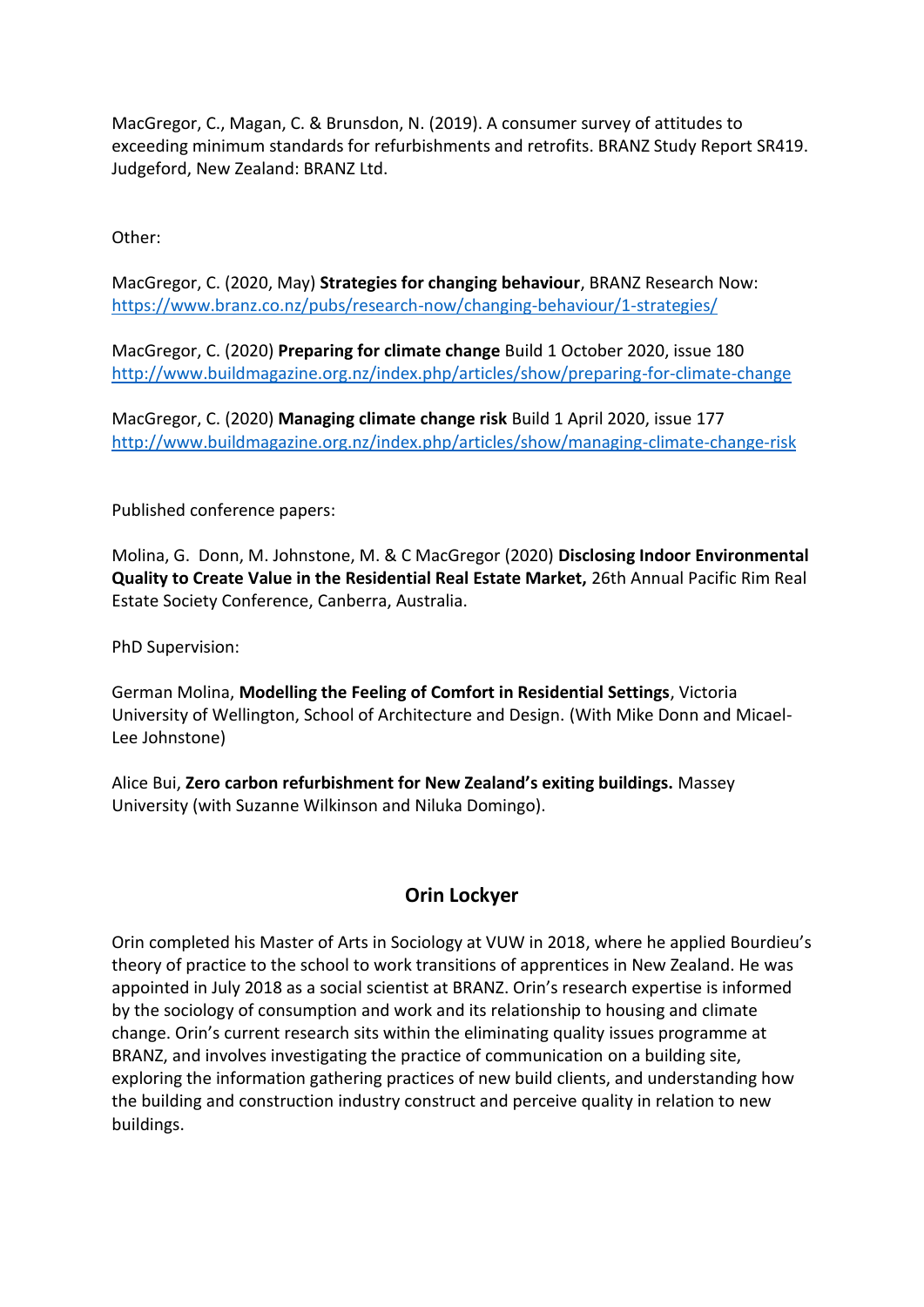#### Current Research

**Measures of new build quality** (2019- 2020). This mixed methods study seeks to establish how building and construction industry professionals perceive building quality, and how they want building quality to be measured in the future.

**Client communication during new builds** (2019- 2020). This mixed methods study seeks to help ensure that building and construction industry professionals have an enhanced understanding of customers' expectations during the building process.

#### Recent Publications (last 12months)

Reports:

**Lockyer, O**. & Marston, G. (2020). Knowing enough to ask. BRANZ Study Report SR443. Judgeford, New Zealand: BRANZ Ltd

**Lockyer, O.** & Clarke, C. (2020). New House Owners' Satisfaction Survey 2019. BRANZ Study Report SR449 Judgeford, New Zealand: BRANZ Ltd.

Brunsdon, N. & **Lockyer, O.** (2019). New House Owners' Satisfaction Survey 2018. BRANZ Study Report SR421. Judgeford, New Zealand: BRANZ Ltd.

Other:

Lockyer, O (2020) Home Builders and clients. Build 1 August 2020, issue 179 <http://www.buildmagazine.org.nz/index.php/articles/show/home-builders-and-clients>

Lockyer, O (2019) Want to be a tradie? Build 1 August 2019, issue 173 http://www.buildmagazine.org.nz/index.php/articles/show/want-to-be-a-tradie

## **Michael Nuth**

Michael Nuth is a social scientist with an extensive background in housing policy and construction project management. Prior to starting a permanent role at BRANZ in November 2019, Michael worked in the development of housing and construction sector policy for the Ministry of Business, Innovation and Employment, a contract manager for a rural housing development programme in Northland and as a construction project manager within the private sector, with a focus on seismic retrofits. Michael's academic background includes completing a Master of Arts in Sociology at the University of Canterbury in 2007 on the sociology of risk. This involved investigating how global-level risks, such as a worldwide pandemic and climate change, could impact tourist dependent economies throughout New Zealand by undermining global air travel.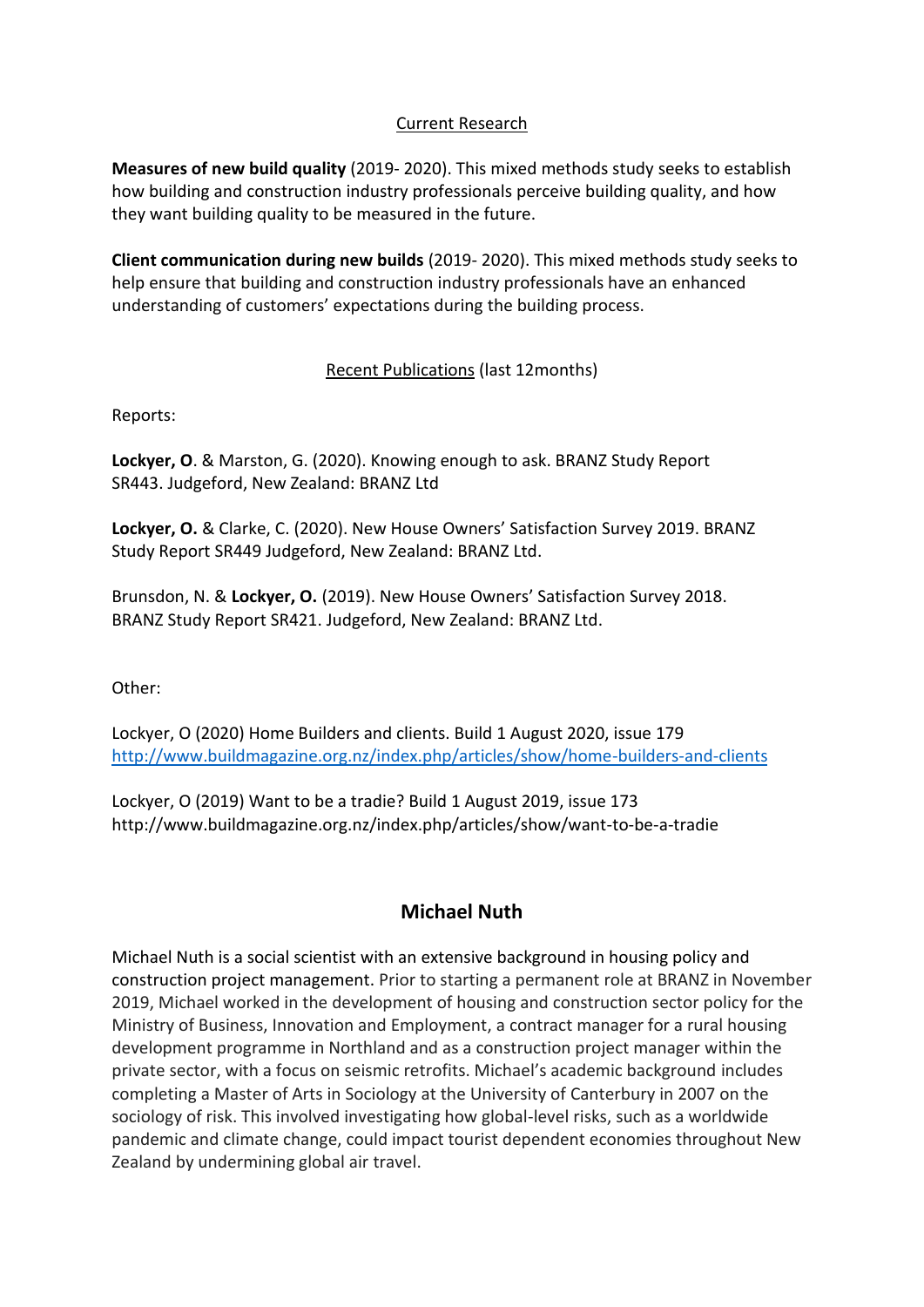Michael's primary area of research interest is how organisations rationalise risk-based decisions when translating technical expert advice into public policy.

#### Current Research

# **Earthquake prone public buildings: balancing safety risks and community costs (**2020-

2021). This research seeks to understand how the socioeconomic impacts of public building closure (e.g. earthquake prone libraries and pools) are being balanced - or could be better balanced - by territorial authorities against the possible physical and human impacts of a seismic event that occurs on a geological timescale. The aim is to co-develop decisionmaking tools that will enable territorial authorities to form well-balanced and publicly communicable decisions on public buildings assessed as earthquake prone.

**Improving design management** (2020-2022)**.** This project studies how the discipline of project management can add additional value within the construction project life cycle, with a specific focus on design management and coordination.

#### Recent Publications (last 12months)

Reports:

**Nuth, M.** (2020). Industry perceptions of weathertightness failure in residential construction. BRANZ Study Report SR442. Judgeford, New Zealand: BRANZ Ltd.

**Nuth, M.** (2020). Residents' perspectives of maintaining medium-density housing. BRANZ Study Report SR444. Judgeford, New Zealand: BRANZ Ltd.

**Nuth, M.** and Duncan, A. (2019). Medium-density housing technical issues*.* BRANZ Study report SR428. Judgeford, New Zealand: BRANZ Ltd.

Other:

Nuth, M. (2020) **Building for wellbeing**. Build 1 December 2020, issue 181. (To be published).

Nuth, M. (2020) **Ongoing weathertightness issues in residential construction.** Build 1 August 2020, issue 179.<http://www.buildmagazine.org.nz/articles/show/ongoing-issues>

Nuth, M. (2020) **Maintaining mid-rises**. Build 1 August 2020, issue 179. <http://www.buildmagazine.org.nz/articles/show/maintaining-mid-rises>

Nuth, M. (2020) **Balancing risks and community costs**. Build 1 April 2020, issue 177. <http://www.buildmagazine.org.nz/articles/show/balancing-risks-and-community-costs>